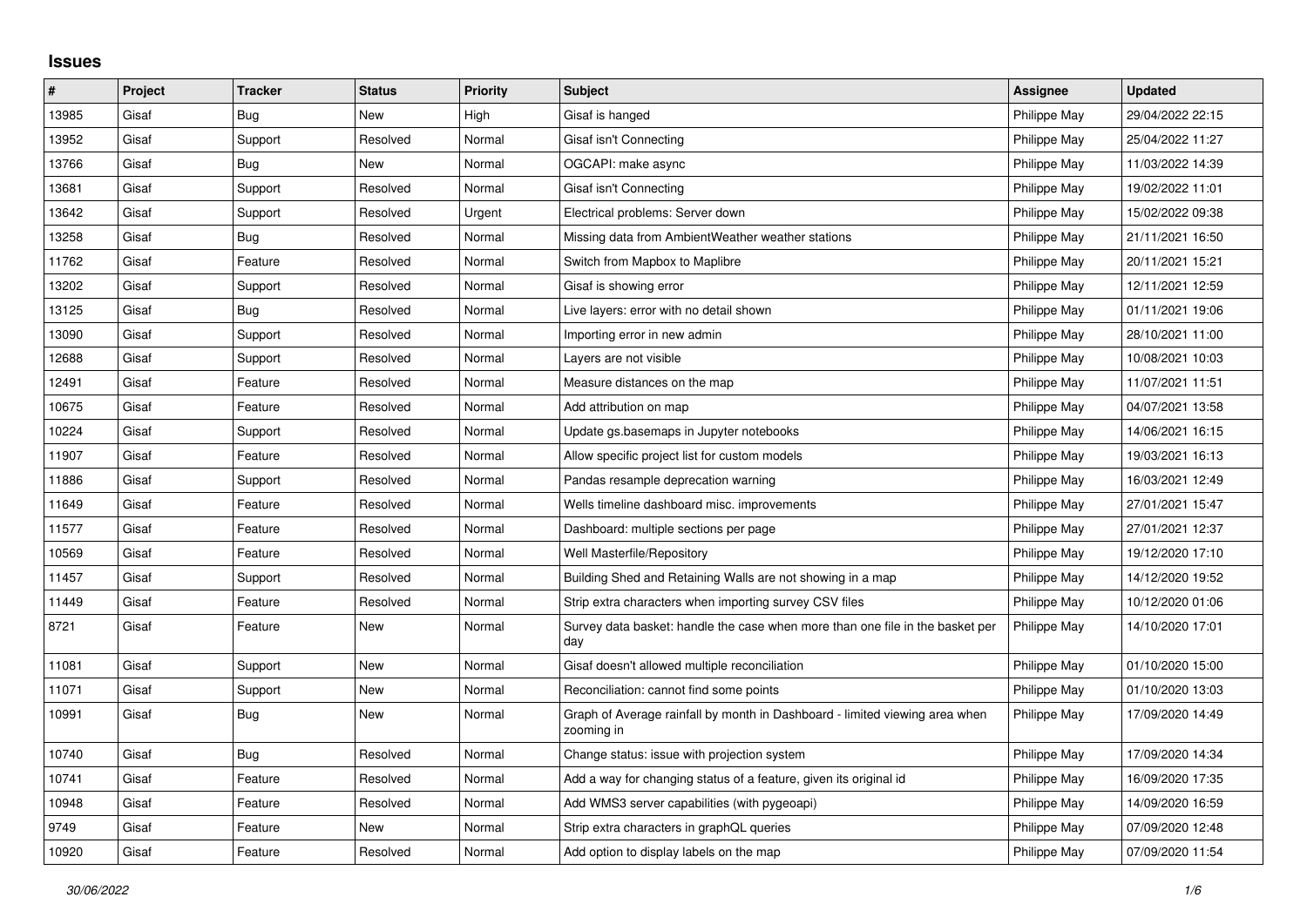| $\#$  | Project | <b>Tracker</b> | <b>Status</b> | <b>Priority</b> | <b>Subject</b>                                                                                               | <b>Assignee</b> | <b>Updated</b>   |
|-------|---------|----------------|---------------|-----------------|--------------------------------------------------------------------------------------------------------------|-----------------|------------------|
| 10830 | Gisaf   | <b>Bug</b>     | Resolved      | Normal          | Import issue with raw survey points                                                                          | Philippe May    | 30/08/2020 14:45 |
| 10829 | Gisaf   | Bug            | Resolved      | Normal          | Missing symbols                                                                                              | Philippe May    | 24/08/2020 12:34 |
| 10819 | Gisaf   | Bug            | Resolved      | Normal          | Evergreen well: popup showing "null" instead of location, status, type                                       | Philippe May    | 23/08/2020 23:44 |
| 10732 | Gisaf   | <b>Bug</b>     | Resolved      | Normal          | Wind Speed unit                                                                                              | Philippe May    | 04/08/2020 16:52 |
| 10728 | Gisaf   | Bug            | Resolved      | Normal          | Cannot download CSV for values                                                                               | Philippe May    | 03/08/2020 15:49 |
| 9552  | Gisaf   | Documentation  | Resolved      | Normal          | Weekly resampling - Starts on mondays                                                                        | Philippe May    | 25/07/2020 17:12 |
| 10182 | Gisaf   | Feature        | Resolved      | Normal          | Function to change status of surveyed features                                                               | Philippe May    | 15/07/2020 15:10 |
| 10536 | Gisaf   | Feature        | Resolved      | Normal          | Migrate PlottableModel.Actions.download_csv_value to plugins                                                 | Philippe May    | 15/07/2020 15:07 |
| 10539 | Gisaf   | Bug            | Resolved      | Normal          | New basket admin: the metadata (surveyor, etc) aren't populated from raw<br>points when importing shapefiles | Philippe May    | 15/07/2020 15:02 |
| 10439 | Gisaf   | Bug            | Resolved      | Normal          | Reconciliation: use categories instead of layers                                                             | Philippe May    | 27/06/2020 05:21 |
| 10213 | Gisaf   | <b>Bug</b>     | Resolved      | Normal          | Point showing in the reconciliation pop-up but error while reconciling                                       | Philippe May    | 26/06/2020 14:37 |
| 10400 | Gisaf   | Bug            | Resolved      | Normal          | Map search: works only once                                                                                  | Philippe May    | 24/06/2020 12:05 |
| 10407 | Gisaf   | Bug            | Resolved      | Normal          | Live layer DXF export: missing reprojection                                                                  | Philippe May    | 23/06/2020 04:24 |
| 10364 | Gisaf   | Support        | New           | Normal          | Reconcile the reconciliations                                                                                | Philippe May    | 17/06/2020 17:27 |
| 10360 | Gisaf   | Bug            | Resolved      | Normal          | Cannot import survey: accuracy issue                                                                         | Philippe May    | 17/06/2020 01:29 |
| 10337 | Gisaf   | <b>Bug</b>     | Resolved      | Normal          | Custom layers with a "status" column not displayed on the map                                                | Philippe May    | 13/06/2020 17:36 |
| 10331 | Gisaf   | Feature        | Resolved      | Normal          | Reconciliation: sort layer by alphabetical order                                                             | Philippe May    | 12/06/2020 17:45 |
| 10289 | Gisaf   | Bug            | Resolved      | Normal          | New basket: cannot import raingauge Excel sheet                                                              | Philippe May    | 11/06/2020 12:17 |
| 10306 | Gisaf   | Bug            | Resolved      | Normal          | Logout not working                                                                                           | Philippe May    | 11/06/2020 12:13 |
| 10152 | Gisaf   | Feature        | Resolved      | Normal          | wells list in Measures Tab with only wells having measures                                                   | Philippe May    | 10/06/2020 15:05 |
| 10149 | Gisaf   | Bug            | Resolved      | Normal          | Import basket: fix authorization auto import                                                                 | Philippe May    | 09/06/2020 23:09 |
| 10214 | Gisaf   | Support        | New           | Normal          | Multiple Reconciliations                                                                                     | Philippe May    | 27/05/2020 16:12 |
| 10180 | Gisaf   | Bug            | Resolved      | Normal          | Error importing Johan's shapefile                                                                            | Philippe May    | 27/05/2020 15:34 |
| 10125 | Gisaf   | Bug            | Resolved      | Normal          | Feature with Status other than existing, not showing in the map (example: future<br>building outline)        | Philippe May    | 20/05/2020 04:05 |
| 10014 | Gisaf   | Feature        | Resolved      | Normal          | Interity checks                                                                                              | Philippe May    | 19/05/2020 19:23 |
| 10140 | Gisaf   | <b>Bug</b>     | <b>New</b>    | Normal          | Admin: sort out manager role                                                                                 | Philippe May    | 19/05/2020 19:22 |
| 10123 | Gisaf   | <b>Bug</b>     | Resolved      | Normal          | Basket Upload: store not saved                                                                               | Philippe May    | 19/05/2020 17:36 |
| 10122 | Gisaf   | <b>Bug</b>     | Resolved      | Normal          | Reconciliation: missing categories                                                                           | Philippe May    | 19/05/2020 02:53 |
| 9944  | Gisaf   | Feature        | Resolved      | Normal          | Admin: manage categories                                                                                     | Philippe May    | 10/04/2020 12:06 |
| 9789  | Gisaf   | Feature        | New           | Normal          | Login: put in a dialog                                                                                       | Philippe May    | 28/02/2020 04:28 |
| 9602  | Gisaf   | <b>Bug</b>     | Resolved      | Normal          | Map: ability to cancel download                                                                              | Philippe May    | 20/01/2020 18:32 |
| 9603  | Gisaf   | <b>Bug</b>     | New           | Normal          | Map: clean memory after removing layer                                                                       | Philippe May    | 20/01/2020 13:05 |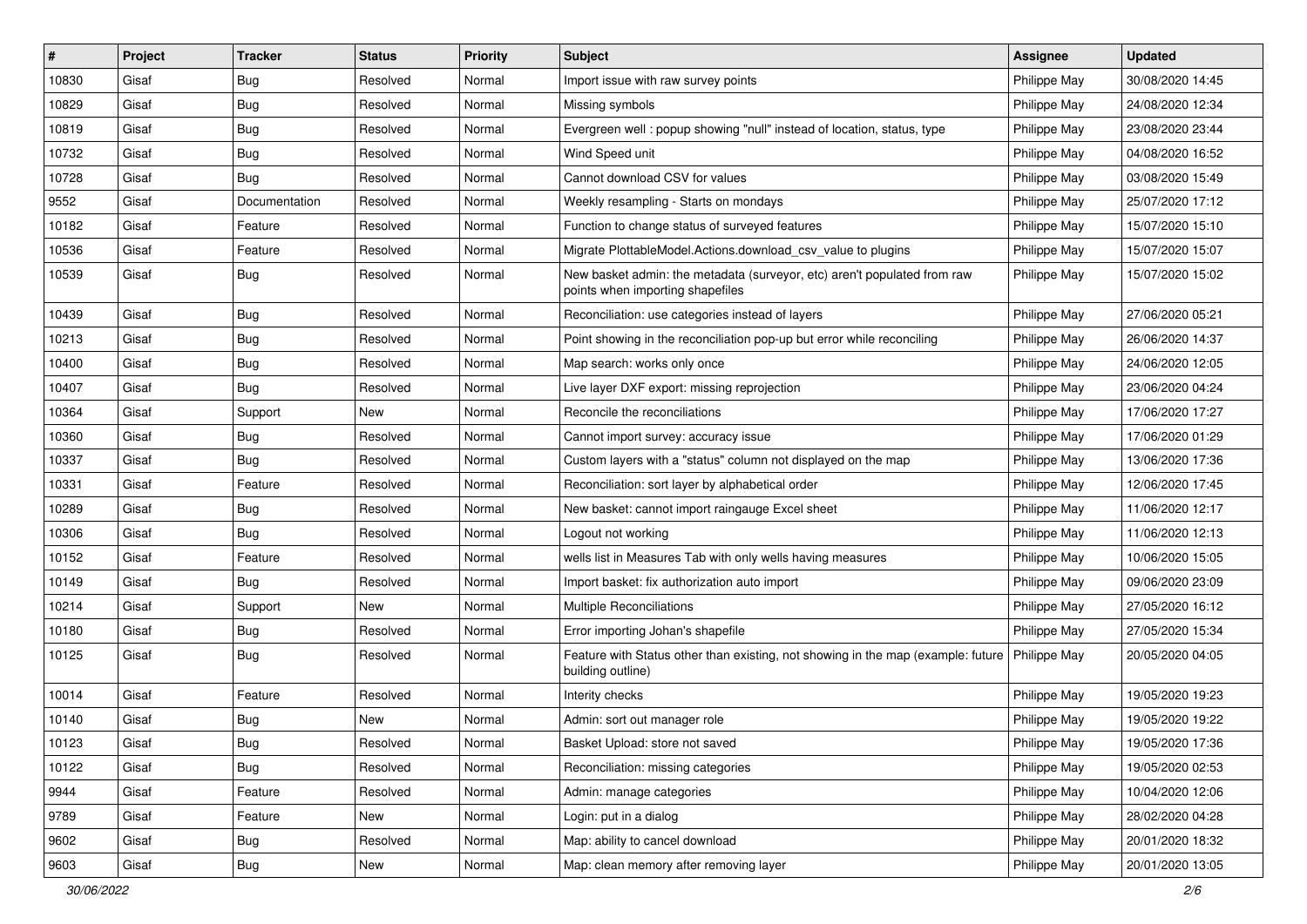| $\sharp$ | <b>Project</b> | <b>Tracker</b> | <b>Status</b> | <b>Priority</b> | <b>Subject</b>                                                         | <b>Assignee</b> | <b>Updated</b>   |
|----------|----------------|----------------|---------------|-----------------|------------------------------------------------------------------------|-----------------|------------------|
| 9592     | Gisaf          | Support        | Resolved      | Urgent          | Follow up migration                                                    | Philippe May    | 19/01/2020 13:42 |
| 9563     | Gisaf          | Feature        | Resolved      | Normal          | Live layers: add option to link to a map feature                       | Philippe May    | 12/01/2020 22:22 |
| 6907     | Gisaf          | Support        | <b>New</b>    | Low             | Study alternative for TileServer                                       | Philippe May    | 11/01/2020 11:45 |
| 9465     | Gisaf          | Bug            | Resolved      | Normal          | Export plots to PNG missing axis labels                                | Philippe May    | 08/01/2020 11:35 |
| 9466     | Gisaf          | Support        | Resolved      | Normal          | Rename "altitude" to "elevation"                                       | Philippe May    | 08/01/2020 11:27 |
| 9483     | Gisaf          | Support        | New           | Normal          | Performance: writing gpkg is slower than shapefiles                    | Philippe May    | 08/01/2020 11:15 |
| 9534     | Gisaf          | Feature        | Resolved      | Normal          | GeoJson store: systematically use geodataframes                        | Philippe May    | 07/01/2020 16:51 |
| 9538     | Gisaf          | Feature        | <b>New</b>    | Normal          | Download shapefile of raw survey points facility - TO BE REMOVED?      | Philippe May    | 07/01/2020 14:35 |
| 9509     | Gisaf          | Feature        | Resolved      | Normal          | Update angular-plotly to 1.5.0                                         | Philippe May    | 04/01/2020 12:05 |
| 9517     | Gisaf          | Feature        | Resolved      | Normal          | Tags: add location                                                     | Philippe May    | 03/01/2020 11:54 |
| 9516     | Gisaf          | Feature        | Resolved      | Normal          | Map: add option to grab link to the selected feature                   | Philippe May    | 02/01/2020 15:42 |
| 9519     | Gisaf          | Bug            | Resolved      | Normal          | Map info: fix icons                                                    | Philippe May    | 02/01/2020 13:11 |
| 9510     | Gisaf          | Feature        | Resolved      | Normal          | Automatically resample to daily when there's too much data             | Philippe May    | 01/01/2020 14:12 |
| 9493     | Gisaf          | Bug            | Resolved      | Normal          | Plotly png download resize frame                                       | Philippe May    | 26/12/2019 16:37 |
| 9036     | Gisaf          | <b>Bug</b>     | Resolved      | Normal          | Fix login indicator                                                    | Philippe May    | 03/10/2019 15:15 |
| 7584     | Gisaf          | <b>Bug</b>     | In Progress   | Normal          | Error with large integers (graphgl)                                    | Philippe May    | 20/09/2019 10:52 |
| 8756     | Gisaf          | <b>Bug</b>     | Resolved      | Normal          | Map: handle errors when layers (eg, in base maps) don't actually exist | Philippe May    | 02/08/2019 16:40 |
| 8669     | Gisaf          | Feature        | Resolved      | Normal          | Groups of map layers                                                   | Philippe May    | 26/07/2019 10:51 |
| 8630     | Gisaf          | Feature        | Resolved      | Normal          | Map: add option for filter with status                                 | Philippe May    | 10/07/2019 16:49 |
| 8231     | Gisaf          | Bug            | Resolved      | Normal          | Fix status in table definition of new categories                       | Philippe May    | 03/05/2019 17:26 |
| 6538     | Gisaf          | <b>Bug</b>     | New           | Normal          | Well level: improve the form and input processing (dry checkbox)       | Philippe May    | 12/03/2019 11:09 |
| 3472     | Gisaf          | Feature        | Resolved      | Normal          | Weather station graphs: choice of parameters                           | Philippe May    | 10/03/2019 14:52 |
| 6099     | Gisaf          | Feature        | <b>New</b>    | Low             | Sanic/Gino admin                                                       | Philippe May    | 07/03/2019 16:24 |
| 6090     | Gisaf          | Bug            | New           | Low             | Polygon rendering issue                                                | Philippe May    | 07/03/2019 16:24 |
| 7527     | Gisaf          | Feature        | Resolved      | Normal          | Give an option to resample data for graphs (eg. rain gauge)            | Philippe May    | 07/03/2019 16:24 |
| 5618     | Gisaf          | Feature        | Resolved      | Low             | Export layers as DXF                                                   | Philippe May    | 05/03/2019 12:42 |
| 7813     | Gisaf          | Documentation  | Resolved      | Normal          | Including credits for ESRI basemap (Sat, Highways, Labels)             | Philippe May    | 05/03/2019 12:39 |
| 5974     | Gisaf          | Bug            | Resolved      | Normal          | Issues in uploading readings into GISAF using interface                | Philippe May    | 06/02/2019 09:25 |
| 7379     | Gisaf          | Feature        | New           | Low             | Make Gisaf installable (Progressive Web App)                           | Philippe May    | 02/02/2019 10:27 |
| 6069     | Gisaf          | Task           | Resolved      | Normal          | wwtp output and flow component - output                                | Philippe May    | 22/06/2018 15:15 |
| 5988     | Gisaf          | <b>Bug</b>     | Resolved      | Normal          | problem with the flow from origin of wastewater to the component       | Philippe May    | 08/06/2018 15:14 |
| 5033     | Gisaf          | Feature        | Resolved      | Normal          | Add an option to display a base line in the bar charts                 | Philippe May    | 04/01/2018 01:09 |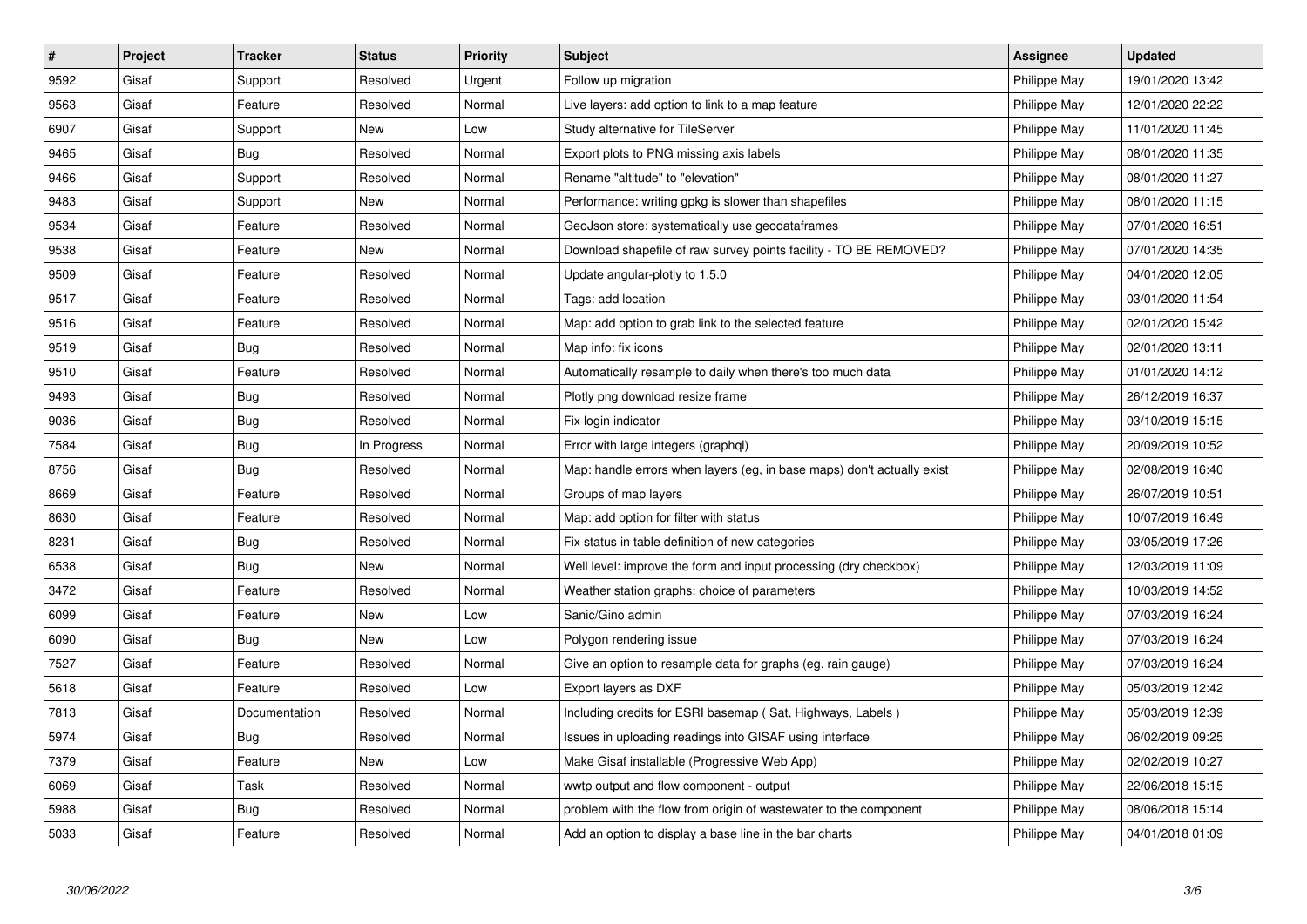| $\#$  | Project                             | <b>Tracker</b> | <b>Status</b> | <b>Priority</b> | <b>Subject</b>                                                                   | <b>Assignee</b> | <b>Updated</b>   |
|-------|-------------------------------------|----------------|---------------|-----------------|----------------------------------------------------------------------------------|-----------------|------------------|
| 13968 | Geomatic studio<br>models for Gisaf | Feature        | Resolved      | Normal          | Create layers and all for the LB records                                         | Philippe May    | 28/04/2022 17:18 |
| 12646 | Geomatic studio<br>models for Gisaf | Feature        | New           | Normal          | Add and import new data from Johan for OFC                                       | Philippe May    | 01/08/2021 19:46 |
| 11678 | Geomatic studio<br>models for Gisaf | Feature        | New           | Normal          | Add new models for AVES                                                          | Philippe May    | 02/02/2021 12:13 |
| 8096  | Geomatic studio<br>models for Gisaf | Task           | Resolved      | Normal          | Creating a Gkpg/shp for elevation points in Basins with category as an attribute | Philippe May    | 24/05/2019 16:57 |
| 7935  | Geomatic studio<br>models for Gisaf | Task           | Resolved      | Normal          | Template components in order                                                     | Philippe May    | 20/03/2019 15:18 |
| 7709  | Geomatic studio<br>models for Gisaf | Feature        | Resolved      | Normal          | Waste water treatment plant improvements                                         | Philippe May    | 19/03/2019 23:58 |
| 7936  | Geomatic studio<br>models for Gisaf | Task           | Resolved      | Normal          | Add the wastewater type to the origin                                            | Philippe May    | 19/03/2019 23:56 |
| 7696  | Geomatic studio<br>models for Gisaf | Feature        | Resolved      | Normal          | HT Cables shapefile from Johan                                                   | Philippe May    | 25/02/2019 18:54 |
| 7725  | Geomatic studio<br>models for Gisaf | Feature        | Resolved      | Normal          | Add a button for generating reports                                              | Philippe May    | 25/02/2019 13:08 |
| 7710  | Geomatic studio<br>models for Gisaf | Feature        | Resolved      | Normal          | Add fields to the individual components                                          | Philippe May    | 25/02/2019 13:07 |
| 7711  | Geomatic studio<br>models for Gisaf | Feature        | Resolved      | Normal          | Add fields to component types                                                    | Philippe May    | 25/02/2019 13:06 |
| 14090 | <b>GIS</b>                          | Feature        | Resolved      | Normal          | Move to SDDs after failure of one HDD in the RAID array of the domUs             | Philippe May    | 27/05/2022 16:28 |
| 14072 | <b>GIS</b>                          | Support        | Resolved      | Urgent          | Gisaf very slow                                                                  | Philippe May    | 19/05/2022 02:29 |
| 13982 | <b>GIS</b>                          | Support        | Resolved      | Normal          | Update server's storage                                                          | Philippe May    | 06/05/2022 14:38 |
| 13991 | <b>GIS</b>                          | Support        | In Progress   | High            | Gisaf is again hung                                                              | Philippe May    | 30/04/2022 14:01 |
| 13885 | <b>GIS</b>                          | <b>Bug</b>     | Resolved      | Normal          | Wrong name showing in the list of layers in the map                              | Philippe May    | 23/04/2022 04:04 |
| 13901 | <b>GIS</b>                          | <b>Bug</b>     | New           | Normal          | Map: style of the category with status 'E' is always applied                     | Philippe May    | 12/04/2022 11:01 |
| 13883 | <b>GIS</b>                          | Support        | Resolved      | Urgent          | Gisaf not responding - Possible issue with tag editing?                          | Philippe May    | 07/04/2022 19:34 |
| 13847 | <b>GIS</b>                          | Support        | New           | Urgent          | Gisaf not responding                                                             | Philippe May    | 01/04/2022 17:08 |
| 13763 | GIS                                 | Support        | Resolved      | Normal          | Gisaf not responding                                                             | Philippe May    | 11/03/2022 13:03 |
| 13447 | GIS                                 | Support        | Resolved      | Urgent          | Server down due to electrical power cut                                          | Philippe May    | 31/12/2021 17:14 |
| 13235 | GIS                                 | Support        | Resolved      | Normal          | Server hardware failure (sdc hard drive)                                         | Philippe May    | 19/11/2021 17:59 |
| 13203 | <b>GIS</b>                          | Support        | In Progress   | Normal          | Redis server: fix warning relarted to memory allocation                          | Philippe May    | 12/11/2021 13:03 |
| 12895 | <b>GIS</b>                          | Support        | Resolved      | Normal          | Migrate backups to Bung                                                          | Philippe May    | 12/11/2021 00:36 |
| 13132 | GIS                                 | Bug            | Resolved      | Normal          | CSR Weather station missing data 28 nd 29 Otober 2021                            | Philippe May    | 06/11/2021 12:20 |
| 9463  | GIS                                 | Support        | Resolved      | Normal          | Setup a weather station in Kalpana                                               | Philippe May    | 02/11/2021 15:08 |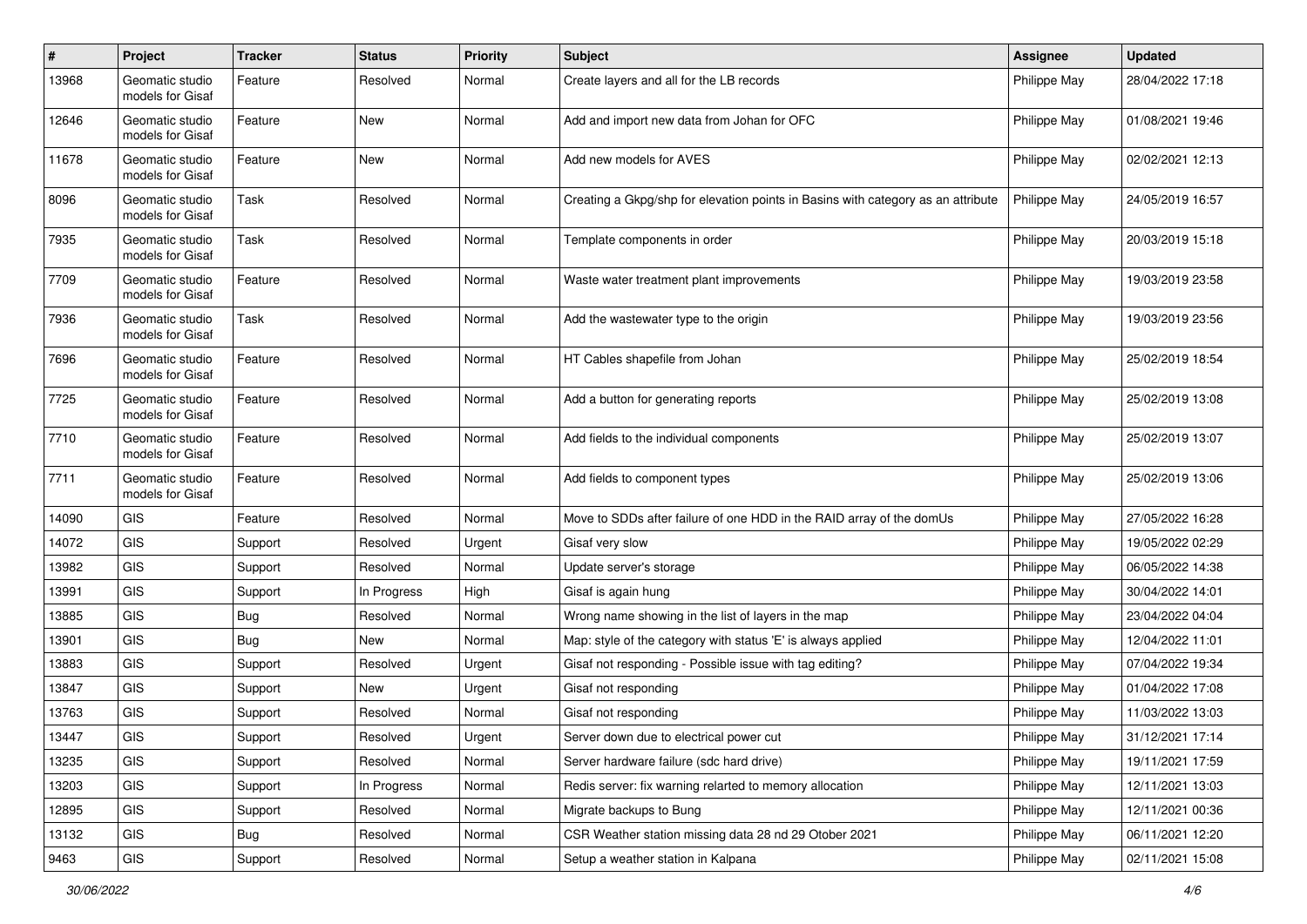| #     | Project    | <b>Tracker</b> | <b>Status</b> | Priority  | <b>Subject</b>                                                     | <b>Assignee</b> | <b>Updated</b>   |
|-------|------------|----------------|---------------|-----------|--------------------------------------------------------------------|-----------------|------------------|
| 10291 | GIS        | Support        | In Progress   | Normal    | Vacuum DB at reboot                                                | Philippe May    | 29/10/2021 11:44 |
| 13115 | GIS        | Task           | In Progress   | Urgent    | Server not working after power cut                                 | Philippe May    | 29/10/2021 11:05 |
| 12867 | GIS        | Support        | In Progress   | Normal    | Upgrade server (all virtual machines) to Debian bullseye           | Philippe May    | 25/10/2021 17:34 |
| 13068 | GIS        | Support        | Resolved      | Normal    | Migrate gisaf VM to bullseye                                       | Philippe May    | 25/10/2021 17:28 |
| 12701 | GIS        | Bug            | Resolved      | Normal    | Weather Station not showing data since 24 July 2021                | Philippe May    | 12/08/2021 12:21 |
| 12075 | <b>GIS</b> | Feature        | Resolved      | High      | CSR Weather Station not showing since 22 of april 2021             | Philippe May    | 29/04/2021 15:34 |
| 12051 | GIS        | Support        | New           | Normal    | Update pgadmin                                                     | Philippe May    | 22/04/2021 12:57 |
| 12049 | GIS        | Bug            | Resolved      | Immediate | <b>Gisaf Error</b>                                                 | Philippe May    | 22/04/2021 10:39 |
| 11898 | GIS        | Support        | New           | Normal    | Add Aurogreen Weather Station                                      | Philippe May    | 17/03/2021 12:10 |
| 11506 | GIS        | Documentation  | New           | Normal    | Article on wells levels graphs                                     | Philippe May    | 21/12/2020 16:41 |
| 11486 | <b>GIS</b> | Feature        | New           | Normal    | Button Labels for wells details                                    | Philippe May    | 21/12/2020 10:26 |
| 10862 | GIS        | <b>Bug</b>     | New           | Normal    | Fix the issues resulted from import point bug                      | Philippe May    | 05/09/2020 15:11 |
| 10323 | <b>GIS</b> | Bug            | Resolved      | Normal    | Survey points from Eric Chacra: misc issues                        | Philippe May    | 03/08/2020 13:11 |
| 10693 | GIS        | Support        | Resolved      | Normal    | Wrong geometry type for category R54                               | Philippe May    | 30/07/2020 12:00 |
| 10153 | GIS        | Support        | Resolved      | Normal    | Postgis access for Selvarani in QGis                               | Philippe May    | 23/05/2020 12:05 |
| 10151 | GIS        | Feature        | Resolved      | Normal    | PG ADMIN installation on server                                    | Philippe May    | 23/05/2020 12:04 |
| 9220  | GIS        | Feature        | Resolved      | High      | Setting the daily resampling of weather data starting from 8.30 am | Philippe May    | 08/01/2020 17:57 |
| 9292  | GIS        | Support        | Resolved      | Normal    | Server upgrade to buster                                           | Philippe May    | 13/11/2019 12:29 |
| 8504  | GIS        | Support        | Resolved      | Normal    | Clean data from the weather station                                | Philippe May    | 04/07/2019 17:05 |
| 8450  | GIS        | Support        | Resolved      | Normal    | Unable to Load Jupyter Lab                                         | Philippe May    | 10/06/2019 15:52 |
| 7853  | GIS        | Support        | New           | Normal    | Install OpenDroneMap and WebODM                                    | Philippe May    | 09/05/2019 15:57 |
| 8246  | GIS        | Support        | Resolved      | Normal    | Server down?                                                       | Philippe May    | 06/05/2019 15:45 |
| 7957  | GIS        | Bug            | Feedback      | High      | Export polygon shapefiles do not show "holes"                      | Philippe May    | 04/04/2019 16:14 |
| 7120  | <b>GIS</b> | Support        | In Progress   | Normal    | High CPU usage on the server (dom0)                                | Philippe May    | 26/02/2019 13:10 |
| 7763  | GIS        | Feature        | Feedback      | Normal    | Infrastructure: migrate old-admin to the same server than gisaf    | Philippe May    | 25/02/2019 11:11 |
| 7551  | <b>GIS</b> | <b>Bug</b>     | Resolved      | Normal    | error while downloading shapefiles from gisaf                      | Philippe May    | 06/02/2019 09:10 |
| 7156  | GIS        | Support        | Resolved      | Normal    | Make server boot again                                             | Philippe May    | 05/02/2019 11:13 |
| 7552  | GIS        | <b>Bug</b>     | Resolved      | Normal    | error in auto import of raw points to point shapefiles             | Philippe May    | 05/02/2019 11:13 |
| 7554  | <b>GIS</b> | Bug            | Resolved      | Normal    | Cannot auto import points for project RZ                           | Philippe May    | 04/02/2019 16:31 |
| 7343  | GIS        | Support        | Resolved      | Normal    | Add layer for locations                                            | Philippe May    | 02/02/2019 15:25 |
| 7402  | GIS        | Support        | New           | Normal    | Integrate data from well probes                                    | Philippe May    | 10/01/2019 11:12 |
| 7161  | GIS        | Support        | In Progress   | Normal    | Setup remote backup                                                | Philippe May    | 19/12/2018 10:14 |
| 6954  | GIS        | Support        | Resolved      | Normal    | Create a VM for DB                                                 | Philippe May    | 10/11/2018 16:02 |